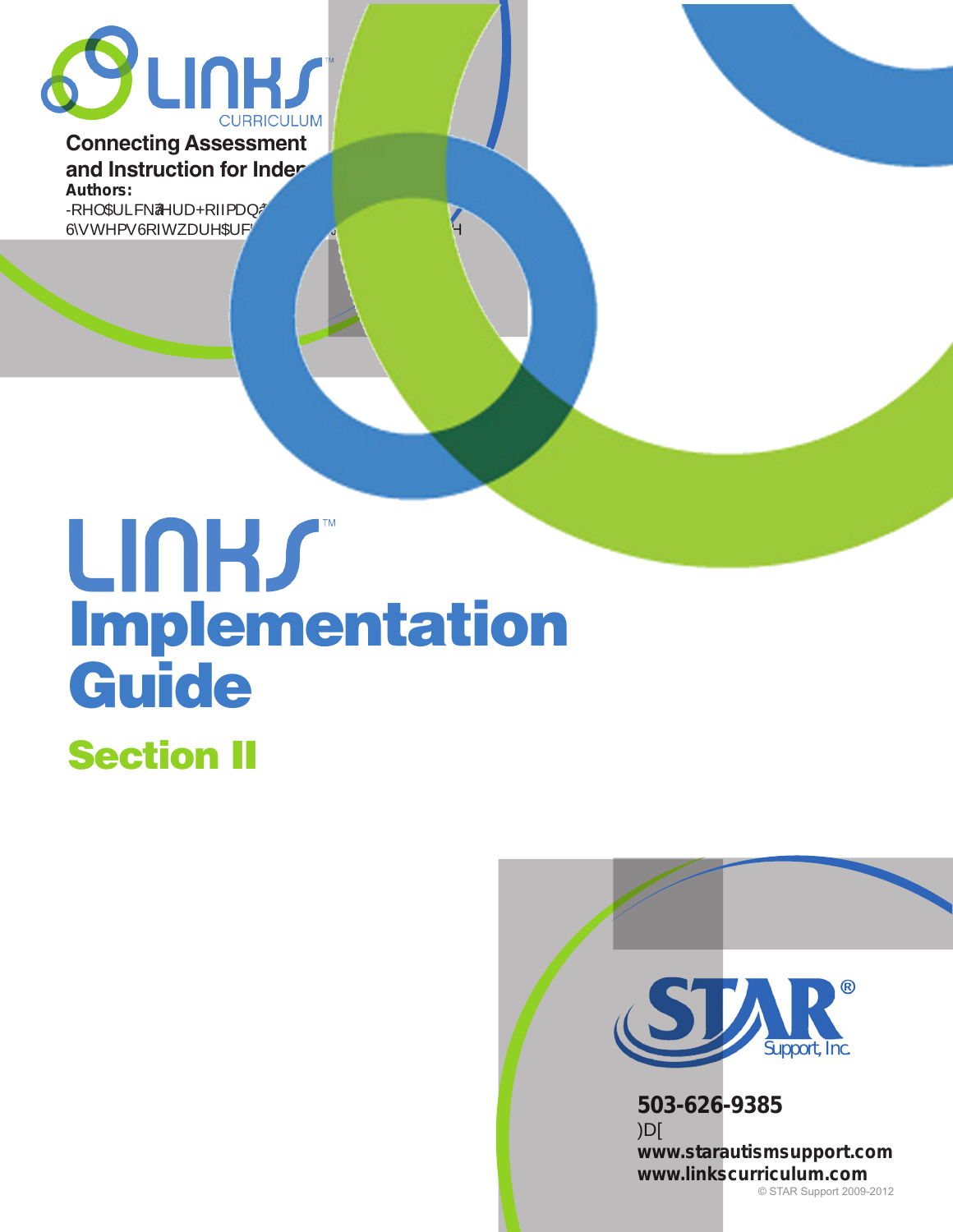## Section II / Research-Based Support for the Links™ Curriculum

The Links Curriculum integrates recommendations for best practices from the current literature and relies on evidencebased strategies to guide assessment and instruction. General recommendations from the National Research Council (2001) are incorporated into Links by:

- Providing a systematically planned curriculum focused on developmentally appropriate activities with specific educational objectives
- Combining opportunities for individualized instruction, attention, and group/social interaction
- Emphasizing the most common priorities for students with ASD and other developmental disabilities including spontaneous communication, social instruction in diverse settings, cognitive skills, and proactive approaches to reduce behavioral issues
- Embedding instruction in settings where students with disabilities can interact with typically developing peers

In addition to adopting the general recommendations for best practices, Links also integrates specific themes and utilizes evidence-based methods for instruction. Table 5 presents core themes of instruction and evidence-based methods that are in alignment with current literature and utilized throughout the Links Curriculum.

#### Table 5.

Core Themes and Evidence-Based Instructional Methods Incorporated into the Links Curriculum

| <b>Themes of Instruction</b><br>(National Research Council, 2001;<br>Snell & Brown, 2006; Wehmeyer, 1998).                                                                    | <b>Instructional Methods</b><br>(National Autism Center, 2009; National Professional<br>Development Center, 2010; Snell & Brown, 2006)                                                                                                                                                                                                                                                                                                                                                                    |
|-------------------------------------------------------------------------------------------------------------------------------------------------------------------------------|-----------------------------------------------------------------------------------------------------------------------------------------------------------------------------------------------------------------------------------------------------------------------------------------------------------------------------------------------------------------------------------------------------------------------------------------------------------------------------------------------------------|
| Independence<br>Self-Determination<br><b>Functional and Generalizable Skills</b>                                                                                              | Principles of Applied Behavior Analysis<br>Discrete Trial Training<br>Task Analysis (i.e. Functional Routines)<br>Visual and Environmental Supports<br>Antecedent-Based Strategies<br>Positive Behavior Strategies and Supports<br>Self-Management Techniques<br><b>Augmentative Communication Systems</b><br>Modeling/Imitation strategies<br>Joint Attention<br><b>Student Schedules</b><br>Reinforcement<br><b>Structured Work Systems</b><br>Peer Mediated Instruction<br><b>Prompting Strategies</b> |
| <b>Content of Instruction</b><br>(National Research Council, 2001; Snell & Brown, 2006)                                                                                       |                                                                                                                                                                                                                                                                                                                                                                                                                                                                                                           |
| School and Community Routines<br>Responding to Language<br>Communicating with Others<br><b>Functional Academics</b><br><b>Engaging in Diverse Activities</b><br>Social Skills |                                                                                                                                                                                                                                                                                                                                                                                                                                                                                                           |

Links combines assessment and the instructional processes listed in Table 5 using online and print materials in both school and community settings to increase student independence. It has been suggested that this combined approach is the most appropriate method for implementing evidence-based curriculum for students with ASD and other developmental disabilities (Kavale & Forness, 1999). Emphasizing skill generalization to enhance independence is also considered a critical component in the development of an appropriate curriculum for this population of students (National Research Council, 2001) and is interwoven throughout the Links Curriculum. Links capitalizes on students' strengths, interests, and abilities and individualizes the assessment and instructional process in natural environments. Additionally, the Links Curriculum encourages instructors to identify appropriate educational objectives based on assessment data and provides structured lesson plans that target specific skills relevant to students' unique needs, also a key component of an evidencebased program (National Research Council, 2001). Links utilizes evidenced-based techniques (e.g. discrete trial training) to teach essential concepts and skills. The Links Curriculum enables users to generate reports that provide immediate feedback to instructors, parents, and school administrators regarding student progress, thus encouraging revision and/or redirection of the focus for instruction to increase student independence.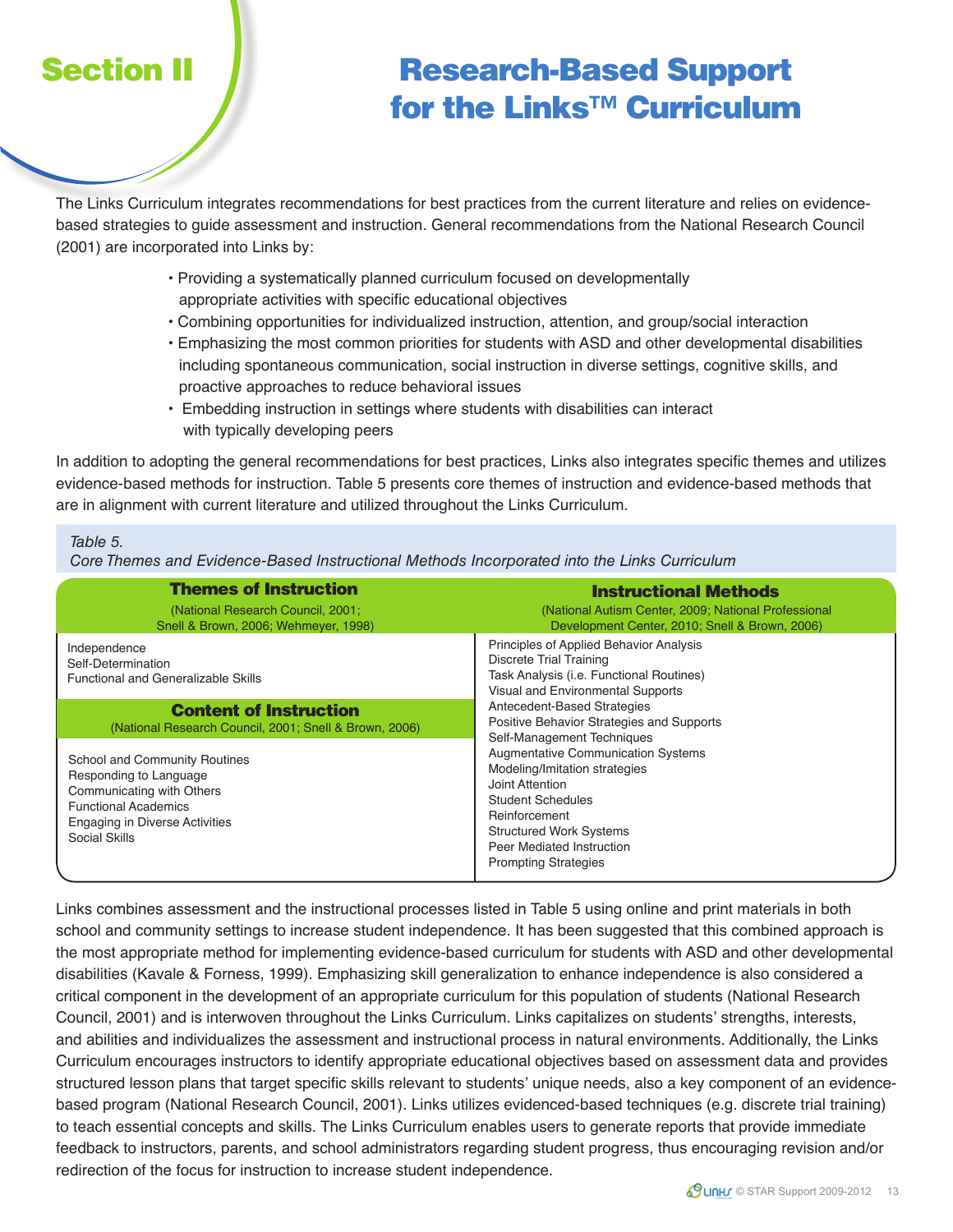### The Role of Functional Routines in the Links Curriculum

The National Professional Development Center (2010) indicates that "task analysis" is an evidenced-based strategy that can be used when educating children with ASD. This strategy along with discrete trial training (DTT) are the fundamental assessment and instructional methods integrated into the Links Curriculum.

As discussed in Section 1. Introduction to the Links Curriculum, 47 task analyzed routines are utilized in Links and provide the primary contexts within which the assessment and instructional activities occur. Routines are activities that occur at predictable times, with a predictable sequence of steps, and with predictable expectations for participation and independent performance. Examples of routines include Going to School, Eating During Lunch, and Socializing with Friends. In behavioral terms, a routine is a chain of behaviors (Alberto & Troutman, 2009; Cooper, Heron, & Heward, 2007). An environmental event, such as instructions from a teacher, the presence or absence of an object, or modeling by peers, serves as the discriminative stimulus that signals the student to initiate a routine or a specific step within a routine. The completion of each step serves as the discriminative stimulus for the next step. Following the steps of the routine results in a functional outcome, such as completing a work task, purchasing an item, or playing a game with peers. Functional outcomes may also be embedded within a routine, such as engaging in a favorite activity as one part of the Recreational Activity Routine. These functional outcomes often serve as reinforcement for typically developing students, and, as students learn the predictable sequence of the routine, completion of each step in the routine provides conditioned reinforcement for the previous steps.

Throughout the Links Curriculum, functional routines are integrated into the school day for students at all four Learning Levels. During routines, students are provided with opportunities to apply the skills they learned in the Links Lesson (e.g., making requests, using a daily schedule, naming people). Encouraging students to practice acquired skills in the natural environment promotes skill generalization, thus leading to increased independence.

#### The Role of Discrete Trial Training and Other Evidence-Based Strategies

DTT is the primary method used to teach skills and concepts in the Links Lessons. Each Links Lesson focuses on teaching one skill or concept. The skill or concept is broken down into small teachable components. Links Lessons provide the necessary information to implement the DTT strategy by indicating the appropriate instructional cue, expected student response and consequence for each skill component. The DTT strategy has been successfully used in many programs for student with autism (Arick, Young, Falco, & Krug, 2003; Lovaas, 1987). The Links program incorporates the use of the DTT strategy along with many of the other evidence-based strategies listed in Table 5 including prompting, reinforcement, positive behavioral strategies and support, visual and environmental supports, and antecedent strategies.

The Links Curriculum also uses a comprehensive process to promote errorless learning. This process includes the appropriate selection of lessons at a student's developmental level, Sequential Learning Steps to introduce new skills and concepts, DTT procedures, chaining procedures to teach more difficult steps for students as needed, and an Errorless Learning Procedure emphasizing prompt fading for appropriate students. The Errorless Learning Procedure is described in each Links Lesson and on the Instructional Data Form. The use of an Errorless Learning Procedure to teach discriminations is well documented in the literature as an effective strategy for students with autism (Green, 2001).

Links also provides instructors with access to visual materials that allow students with diverse learning styles to understand, acquire, and communicate skills necessary to achieve their personal and educational goals through selfdirected learning strategies (Agran, 1997). All of the aforementioned components are included in one package so that instructors can immediately begin assessment and instructional procedures with their students upon receipt of the Links Curriculum. The comprehensive nature of the curriculum ensures that instructors can implement the curriculum with fidelity, as designed.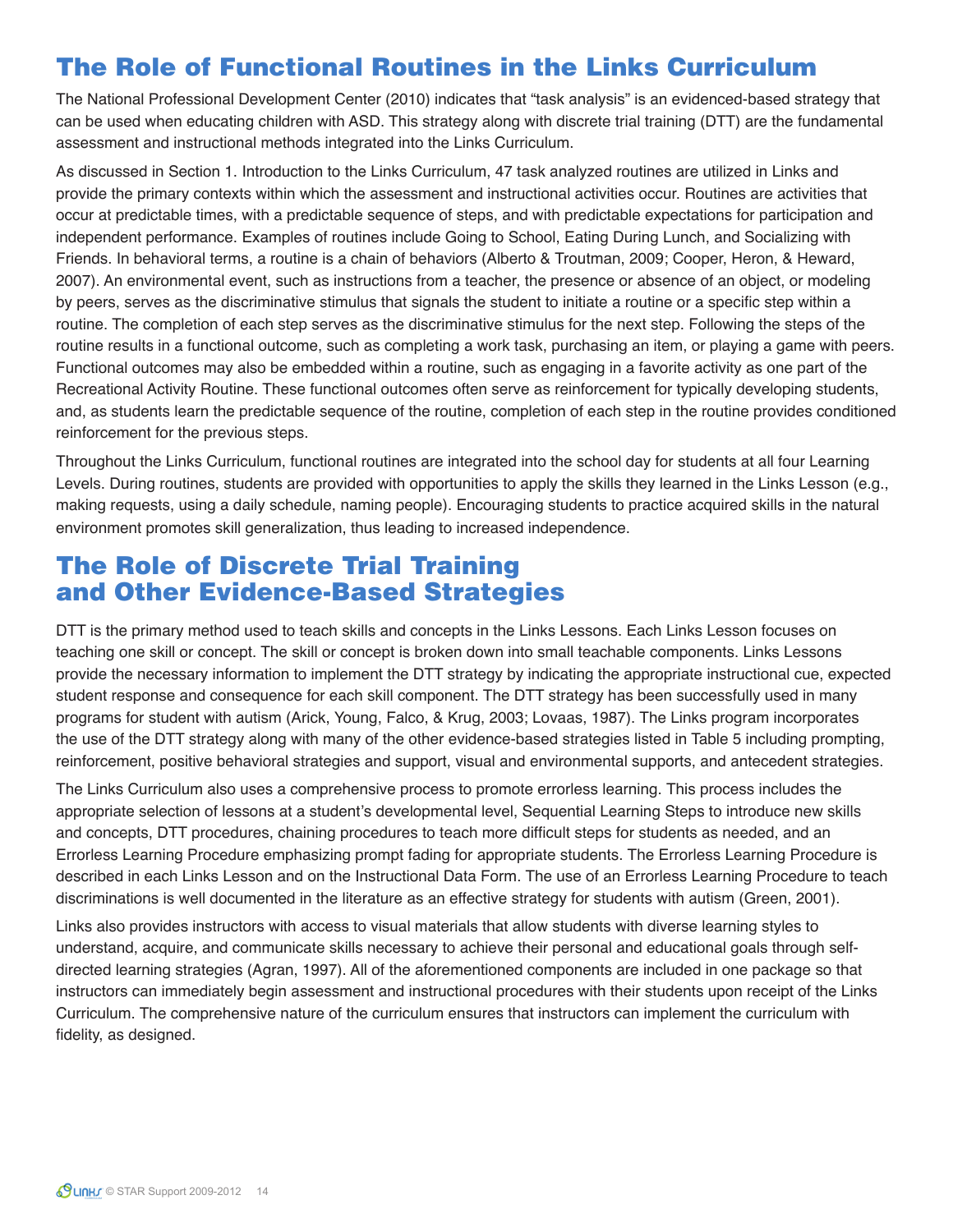#### Links Curriculum Research

#### **Reliability and Validity data for the Assessment System Used in the Links Program**

A major field test was conducted in the state of Oregon during 1999-2000 to determine the reliability and validity of the measurement system that is utilized in the Links Curriculum. Thirty school districts, 133 instructors, and 478 students with moderate to severe disabilities participated in the study (Arick, Nave, & Hoffman, 2000). The goal of the study was to determine whether the Independence Scoring Scale used in the context of the assessment of routines accurately assessed student functioning levels. Reliability of the observed routine assessment scores was very high. Pearson product-moment correlation coefficients were analyzed to determine Test-retest and Inter-rater reliability. Results were significant at the .05 level and were found to be in the range of .81-.97 between observations of routines over time (testretest reliability) and between multiple observers (inter-rater reliability).

Significant results were also found in terms of concurrent validity when comparing Independence Scores with the Vineland Adaptive Behavior Scales (Sparrow, Balla, & Cicchetti, 1984) scores. The correlation between the Independence Scores and the Vineland Adaptive Behavior Scales were found to correlate at acceptable levels for concurrent validity (between .40-.70). In addition, moderate to high correlations were found between the initial teacher perception ratings and the actual observed assessment scores for the participants' performance (.57-.83). The assessment system utilized in the Links Curriculum is an expansion of this earlier work and utilizes the same scoring scale, focuses on the same population, and follows similar procedures for the assessment process. A more detailed summary of these results can be found in a technical adequacy report written for the Oregon Department of Education (Arick et al., 2000).

#### **Pilot Study Results: Increased Student Independence During Routines**

The Links Curriculum was implemented by a group of instructors residing in several areas of the U.S. A pre-post single subject design was utilized. The instructors were provided with introductory training, and then followed the Links Curriculum process outlined in Figure 1. Links Curriculum Process (see Section I. Introduction to the Links Curriculum). Initially, instructors used Links Online to assess their students and develop individualized functional routines. The instructors then assessed their students in the natural environment using the Observed Routine Assessment (ORA) that was developed in the previous step. After conducting the ORA, instructors identified appropriate Links Lessons based on the assessment data and provided instruction on the targeted skills to each student. Following instruction, the instructors repeated the ORA in the natural environment to determine if the student had generalized his/her skills acquired from the Links Lessons, thus increasing his/her independence in the Links Routine as a whole. An average of two months occurred between the initial ORA and the post-instruction ORA.

At the conclusion of the Pilot Study, an analysis of the pre-post results was conducted. Data from the Pilot Study indicated that of the 10 subjects, 90% of the students' Estimated Links Adjusted Independence Score<sup>1</sup> (LAI) improved across all routines selected. This indicates that 90% of the students made progress on their selected routines.

In addition to the analysis on student performance for overall independence, analysis was conducted on the pre-post gains for each type of instructional or natural cue selected within each routine. A (Modeling), B (One-Step Directions), C (Multiple-Step Directions), and D (Natural) Cue Types were compared for pre-post instruction differences. Twentytwo comparisons were analyzed. For cue type and for each step within a selected routine, students were scored based on their level of independence. The Links Independence Scoring Scale ranges from 0-4. A score of 0 indicates that the student could not complete a step with any form of prompting (e.g., visual, verbal, gesture, or physical). A score of 4 indicates the student completed the step independently (no additional prompting). The results of this analysis showed that students made progress on 90% of the steps identified with a specific cue type. The average amount of gain across all cue types was 23%. This indicates that students improved on average one full point on the 0-4 Links Independence Scoring Scale in a short period of time. Figure 2 presents the results for each pre-post comparison and shows the progress between pre and post Links Lesson instruction.

1 The Estimated LAI score is an adjusted score based on the type of cue provided to the student (Modeling, One-Step Directions, Multiple-Step Directions, or Naturally Occurring Cues) and the amount of prompting the student required.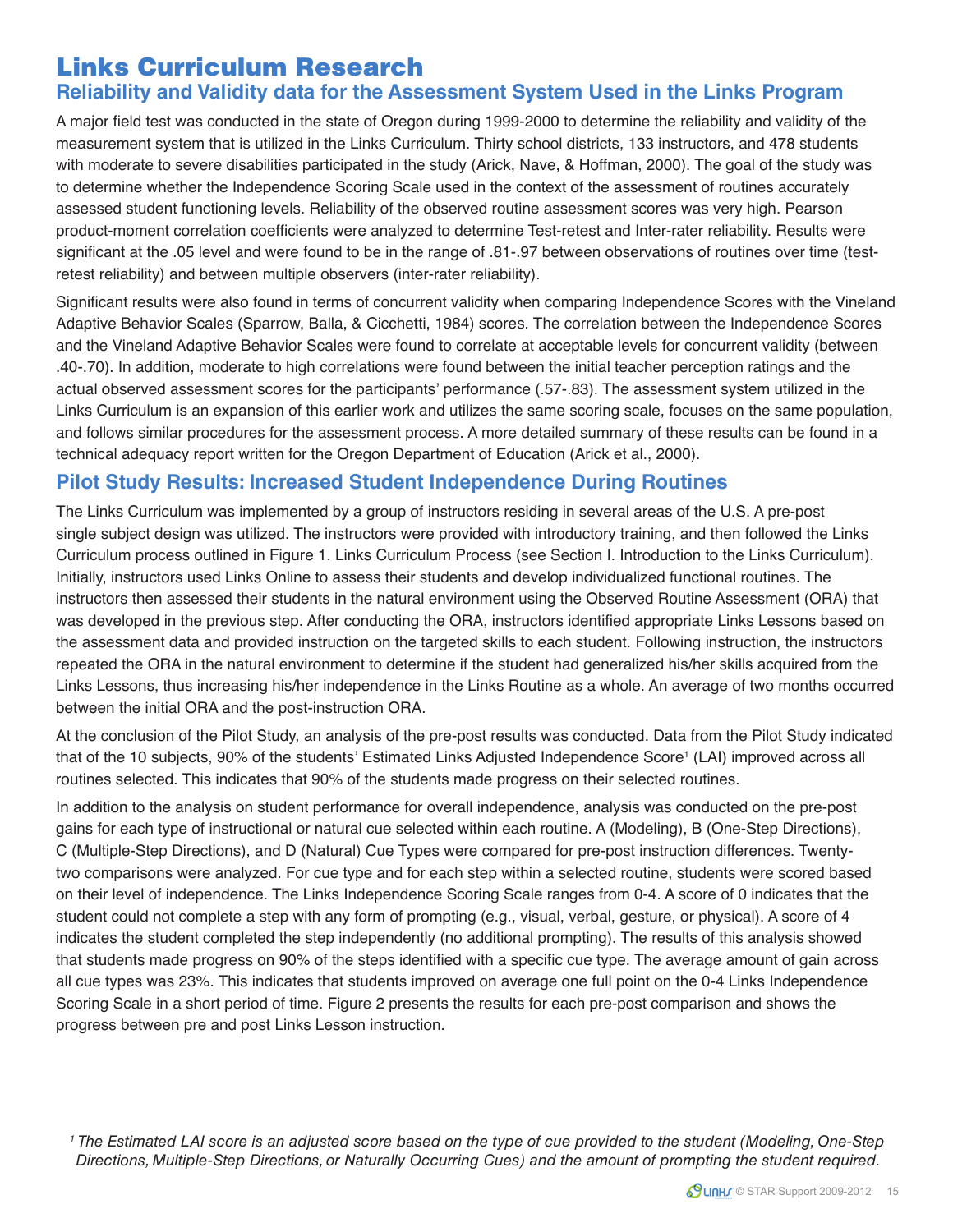

Figure 2. Pilot Study Pre-Post Assessment Progress on Independence

Note. Links™ Independence Scoring Scale: 0 = Did not perform with any form of prompting; 1 = Continuous physical prompt; 2 = Intermittent physical prompt; 3 = Gesture/visual/verbal prompt; 4 = Independent. Cue Types represented in the graph on the horizontal axis are: 1-9 are A Cues (Modeling), 10-16 are B Cues (One-Step Directions), 17-20 are C Cues (Multiple-Step Directions) and 21-22 are D Cues (Natural cues).

#### **Pilot Study Results: Users Found Links to Increase Effectiveness and Efficiency of Classroom Assessment and Instruction**

Instructors were surveyed at the conclusion of the Links pilot test and provided qualitative feedback regarding Links Online (e.g., content of assessments; selecting routines; conducting ORAs; data entry), Links School and Community (e.g., identification of appropriate lessons; content of the Links Lessons; implementation of lessons; associated data forms), and the overall Links Curriculum and process.

The overarching feedback provided by instructors was overwhelmingly positive. In general, instructors indicated that the Links Curriculum process was easy to follow, logical, and could be smoothly integrated into a typical school day. Overall, the Links materials were clear and streamlined with the Links process. Instructors also indicated that Links provided them with guidance in terms of best practices related to assessment and instruction for students with ASD. Instructors also liked that Links is a strengths-based approach and helped them facilitate student independence while providing differing levels of support. Finally, instructors liked the flexibility of the curriculum in terms of the multiple stages of routines, learning levels, contexts (school and community), and the ability to select as many targeted routines as was appropriate for their students.

In terms of assessment, Instructors indicated that Links Online helped them target their students' unique challenge areas and then plan instructional sessions based on assessment data. They shared that the Observed Routine Assessment Form was straightforward, user friendly, and the scripted cues on the ORA were helpful.

2 Links™ Independence Scoring Scale: 0=Did not complete with any form of prompting;